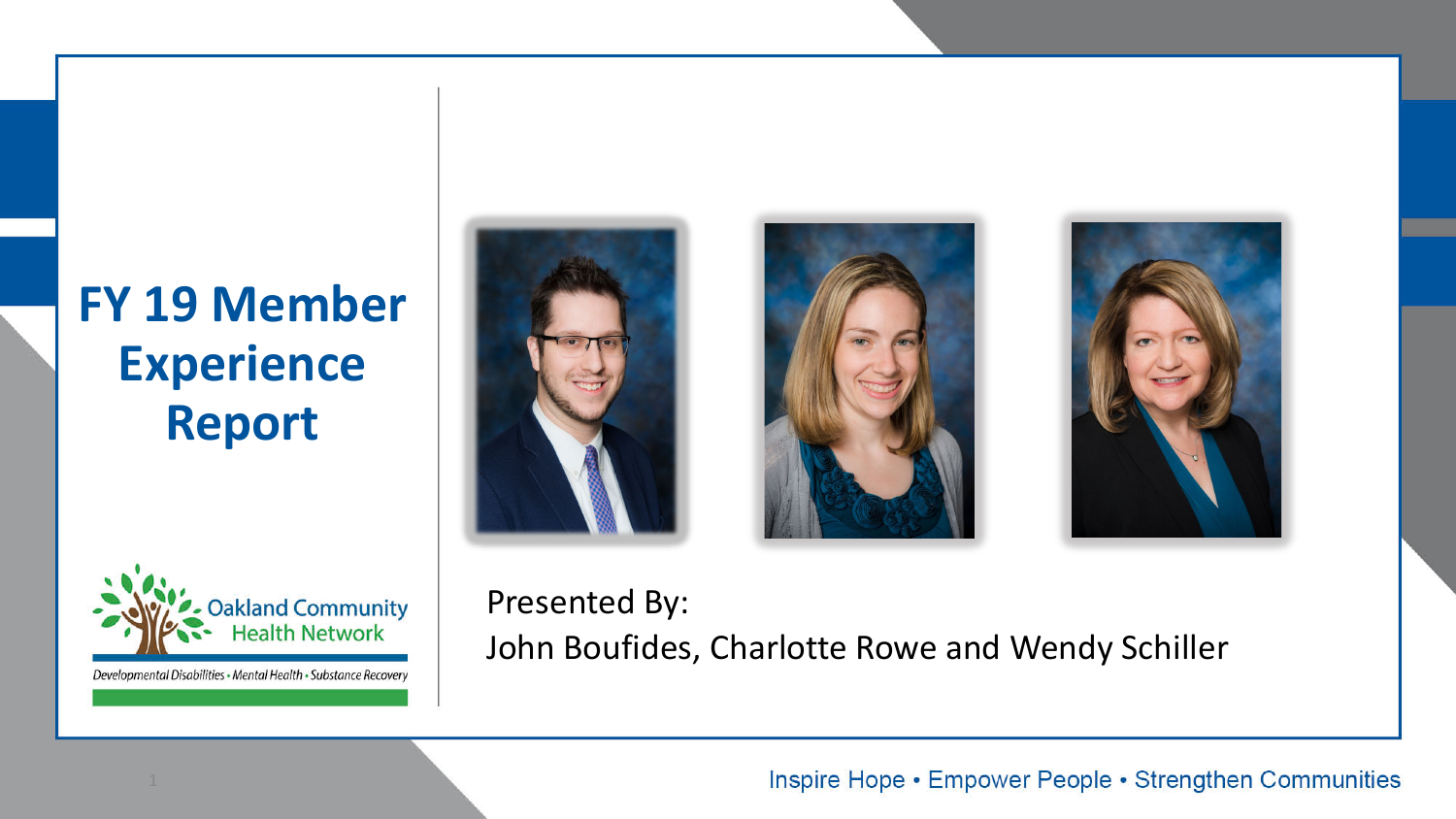#### What is Member Experience?

- Many organizations are interested in assessing and improving personserved experiences with behavioral health, mental health, and/or substance abuse services.
- OCHN administers multiple satisfaction surveys to improve and assess person-served experiences in the community mental health system, and to periodically gather feedback directly from the population served to improve overall experiences.
- OCHN partners with the Michigan Consumer Evaluation Team (MCET) to administer mail and telephone surveys.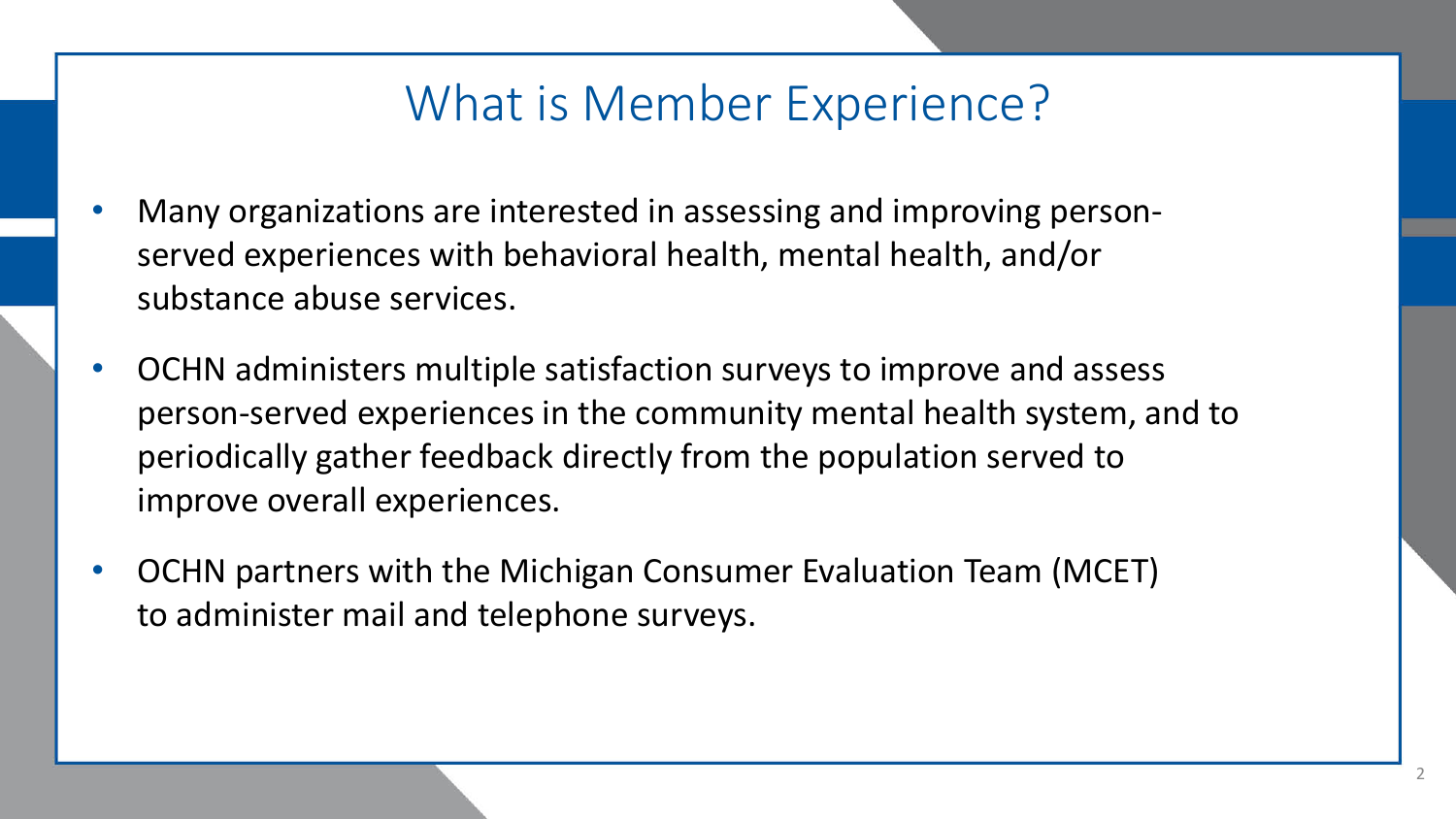#### Domains of Assessing Member Experience

#### Areas of analysis:

- **Services-** Member Experience with scope of services OCHN provides.
- **Access** Member Experience with easily obtaining needed services.
- **Availability-** Member Experience with presence or absence of types of services in convenient locations.
- **Acceptability-** Member Experience with the "fit" of the practitioner (e.g. meeting special, cultural, communication, linguistic needs).



**ØSURVEY**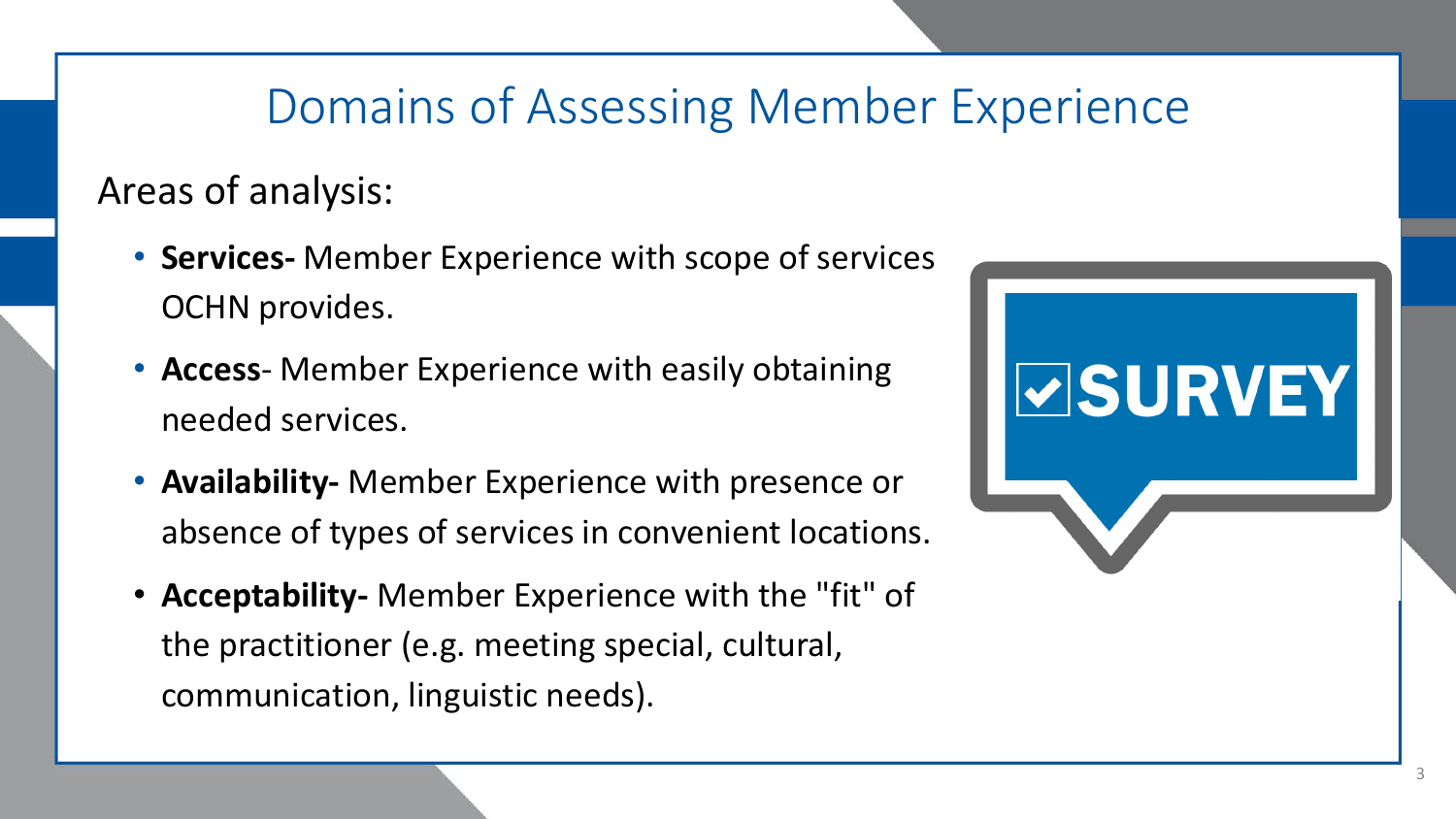- 1. Experience of Care & Health Outcomes Survey (ECHO)
- 2. Performance Improvement Barriers
- 3. Interventions to Improve Member Experience
- 4. Complaints and Grievances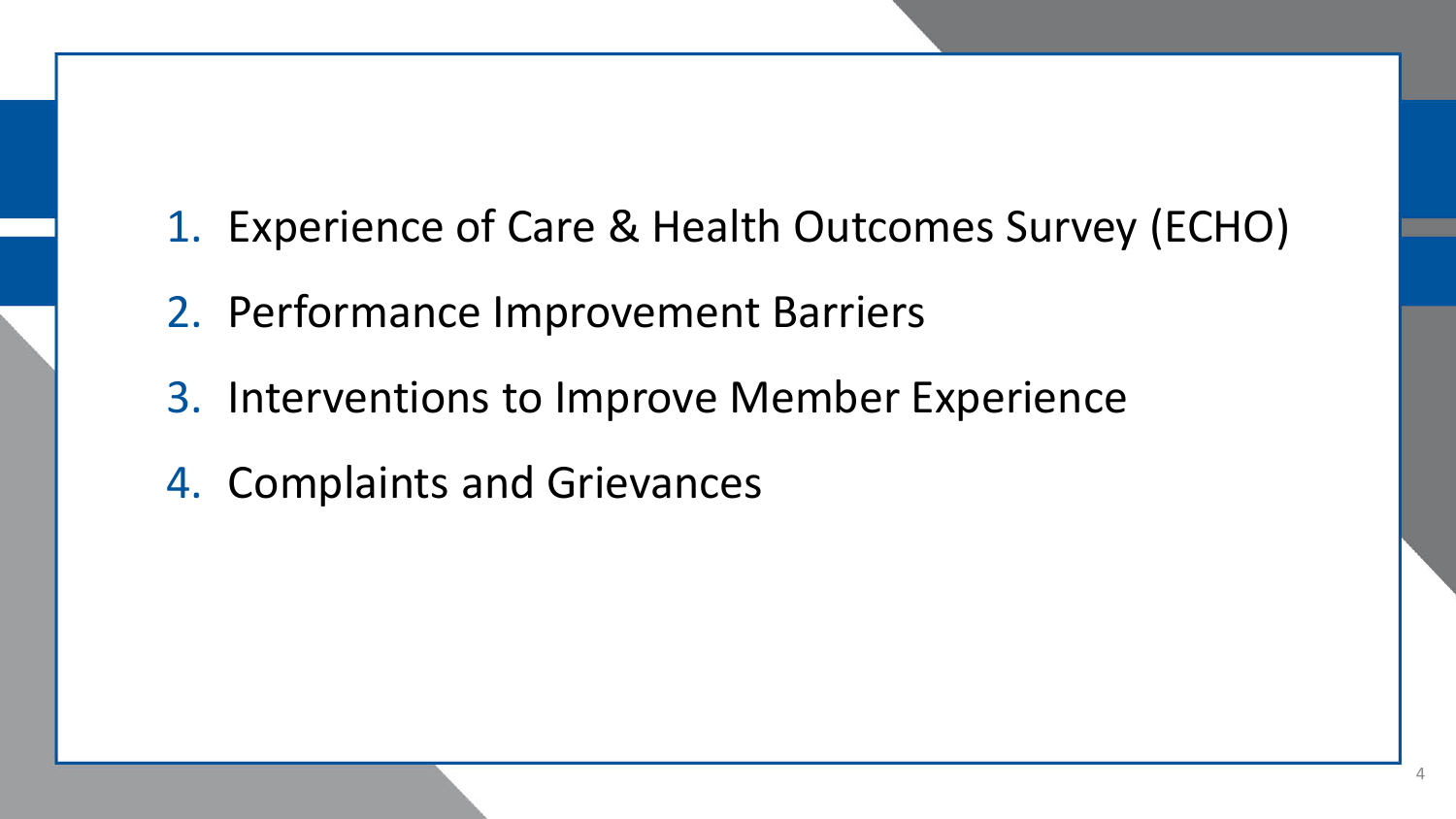The CAHPS® Experience of Care and Health Outcomes (ECHO) Survey asks health plan enrollees about their experiences with behavioral health care and services.

It is appropriate for people served with a range of service needs, including those with severe mental illness, but does not include questions about inpatient stays or self-help groups.

Individuals must be receiving services for 12-consecutive months prior to receiving the ECHO.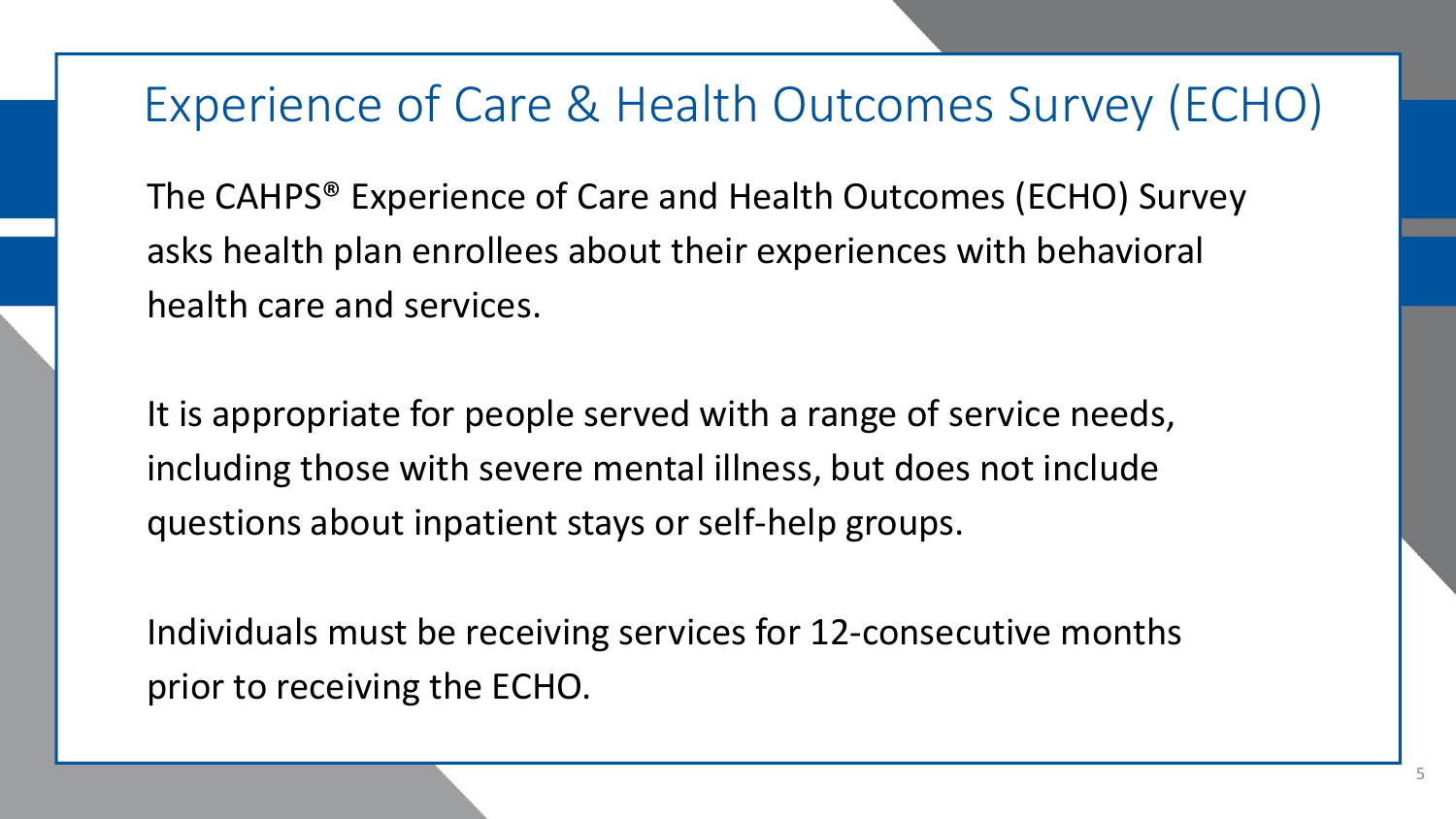The ECHO Survey can be used for multiple purposes to:

- Improve the quality of mental health and substance use services
- Evaluate and monitor the quality of behavioral health care organizations
- Hold providers accountable through public reporting

OCHN collects data on a yearly basis, averaging **600-800** responses per year, from five different populations:

- Adults with a Substance Abuse Disorder (SUD)
- Adults with a Mental Illness (Adult / MI)
- Adults with an Intellectual or Developmental Disability (Adult / IDD)
- Children with Serious Emotional Disturbance (Children SED)
- Children with an Intellectual/Developmental Disability (Children/DD)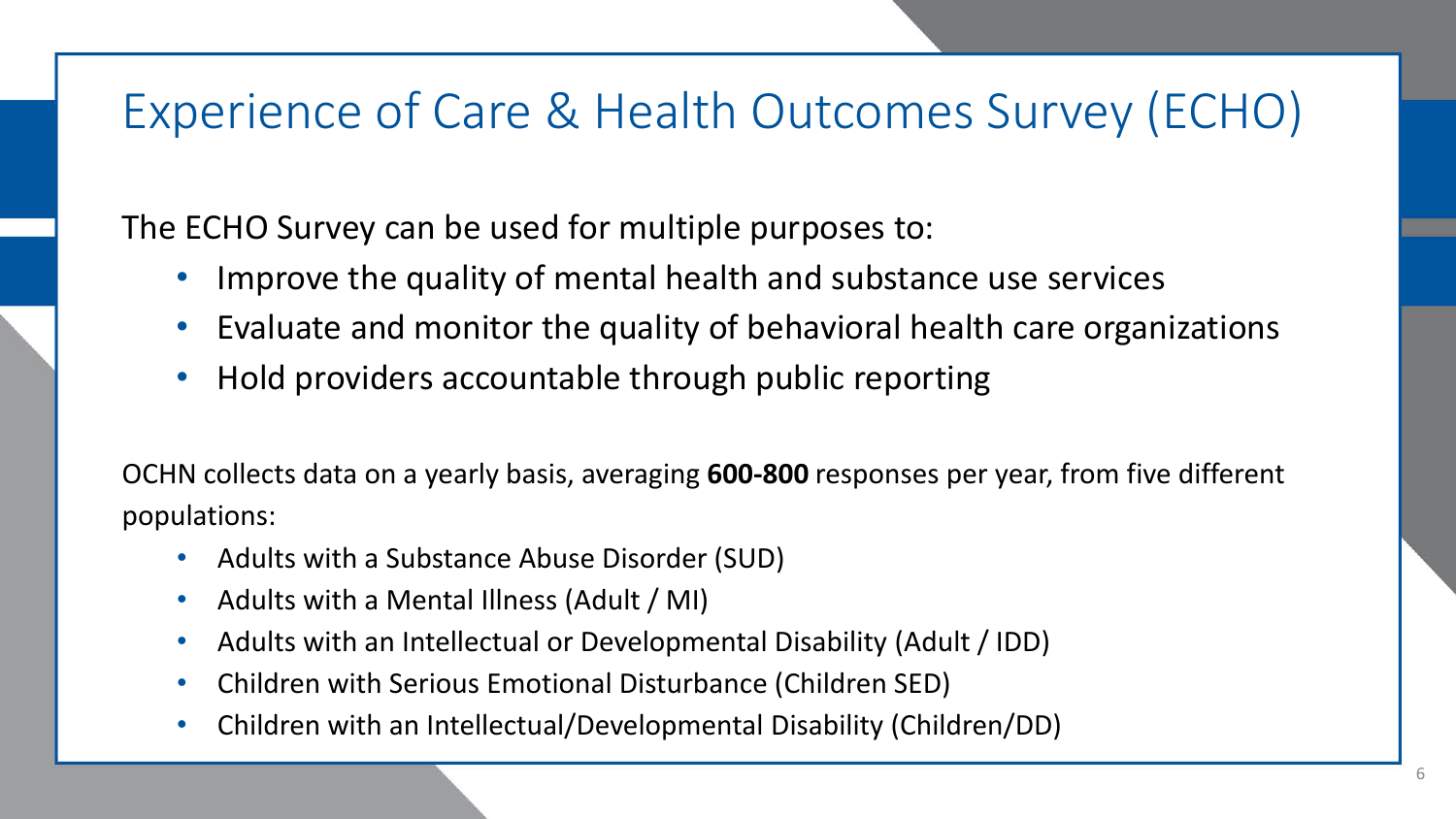| <b>Total Number of Surveys</b>   | 743            |
|----------------------------------|----------------|
| Gender                           |                |
| Male                             | 367            |
| Female                           | 374            |
| Race/Ethnicity                   |                |
| American Indian                  | 1              |
| Asian                            | 11             |
| <b>Black or African American</b> | 213            |
| Hawaiian/Pacific Islander        | $\overline{c}$ |
| Other Race                       | 63             |
| White                            | 453            |
| Hispanic or Latino               |                |
| Yes                              | 38             |
| No                               | 674            |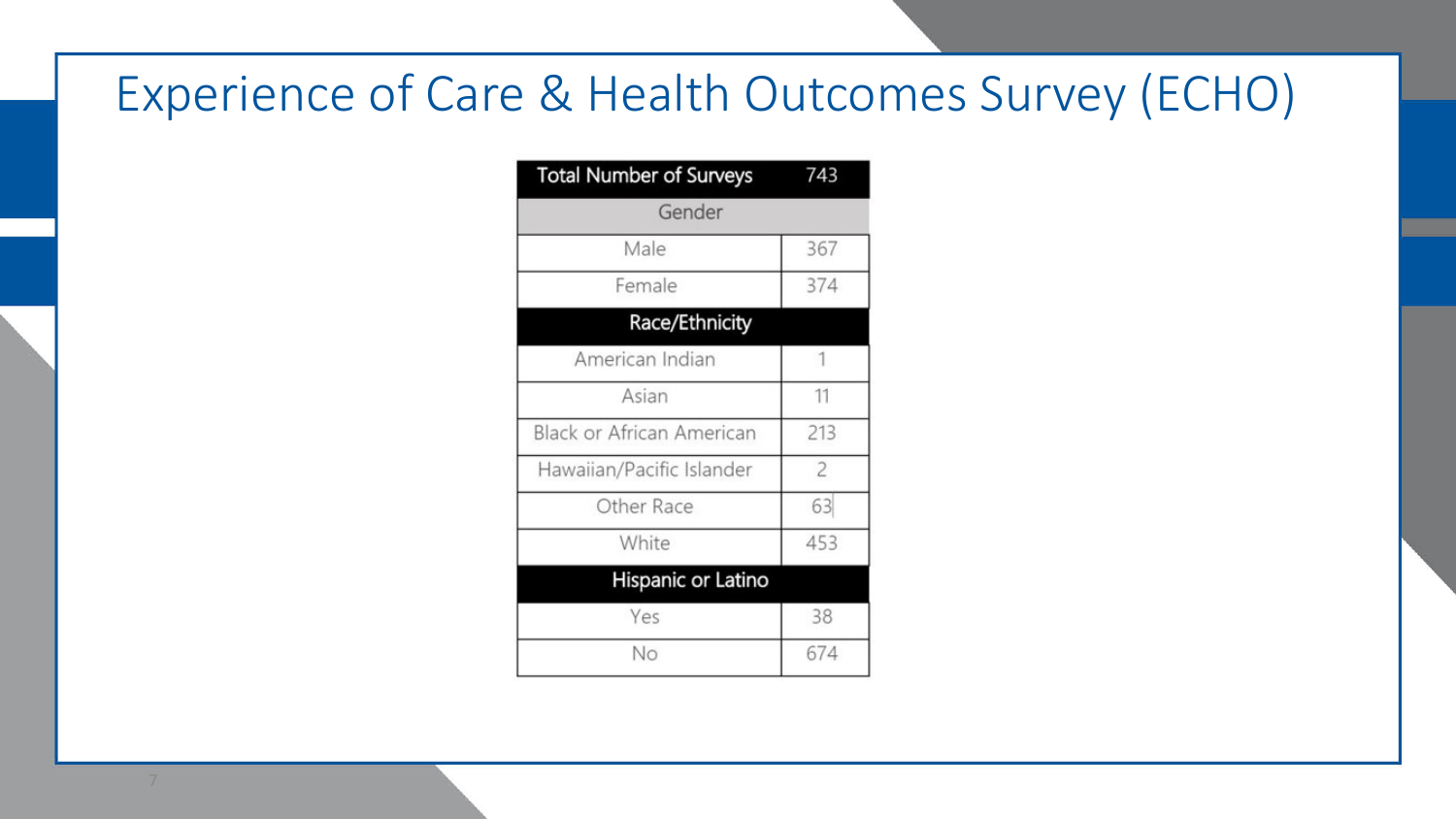| 2019 questions trending<br>negatively | 11 | 34.38% |
|---------------------------------------|----|--------|
| 2019 questions trending<br>positively | 21 | 65.62% |
| Total                                 |    | 1በበ%   |

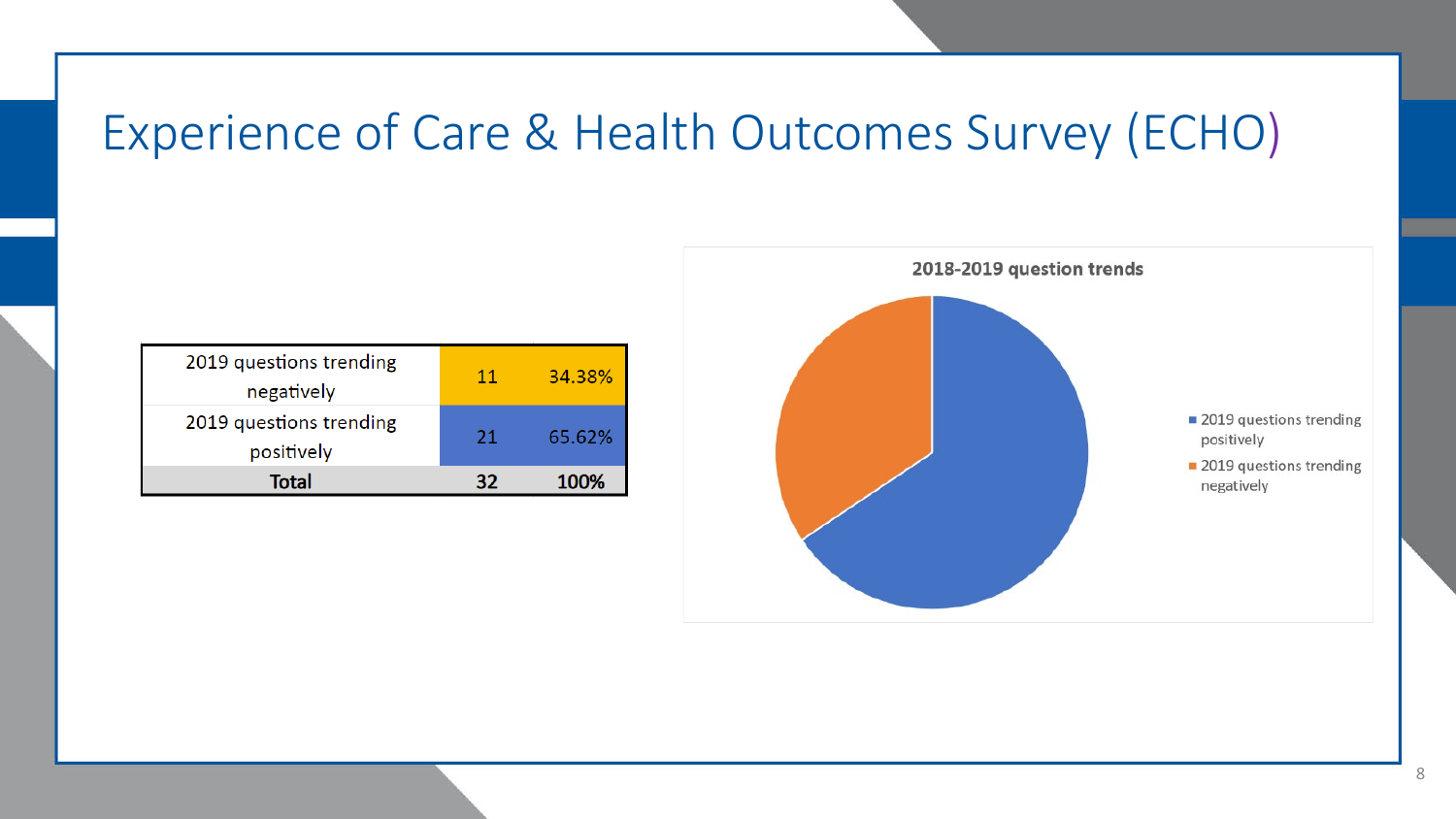#### Services

| Q#  | <b>Measure</b>                                                                                                  | <b>Num</b> | <b>Den</b> | Rate   | Goal   | <b>Goal</b><br>met? |
|-----|-----------------------------------------------------------------------------------------------------------------|------------|------------|--------|--------|---------------------|
| #11 | How often did the people you went to for services and<br>supports listen carefully to you?                      | 507        | 560        | 90.54% | 70.00% | <b>Yes</b>          |
| #12 | How often did the people you went to for services and<br>supports explain things in a way you could understand? | 506        | 560        | 90.36% | 70.00% | <b>Yes</b>          |
| #13 | How often did the people you went to for counseling or<br>treatment show respect for what you had to say?       | 512        | 559        | 91.59% | 70.00% | <b>Yes</b>          |
| #14 | How often did the people you went to for services and<br>supports spend enough time with you?                   | 506        | 561        | 90.20% | 70.00% | <b>Yes</b>          |
| #15 | How often did you feel safe when you were with the people you<br>went to for counseling or treatment?           | 397        | 427        | 92.97% | 70.00% | <b>Yes</b>          |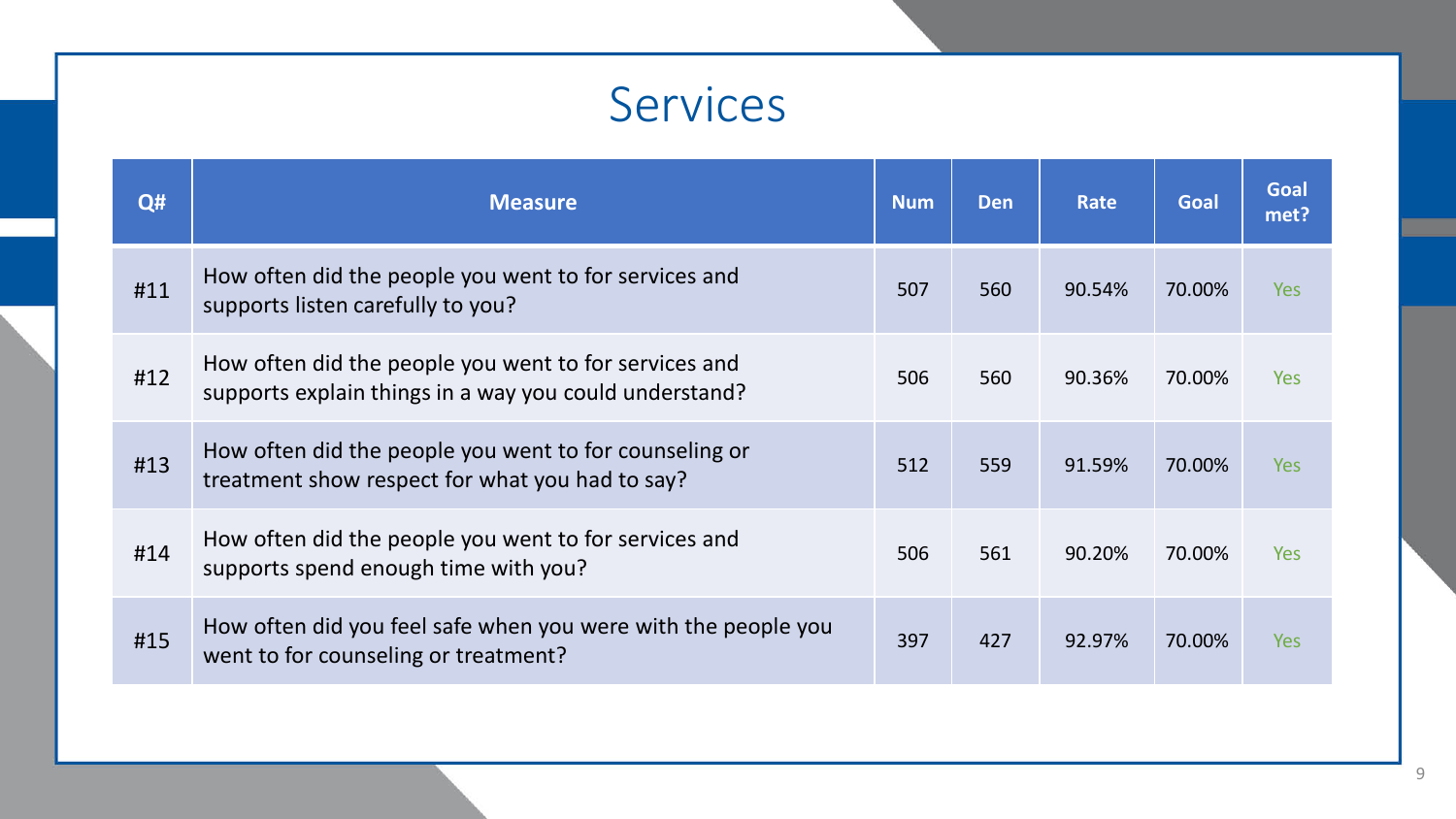#### Access

| Q#  | <b>Measure</b>                                                                                                                                           | <b>Num</b> | <b>Den</b> | <b>Rate</b> | <b>Goal</b> | Goal<br>met? |
|-----|----------------------------------------------------------------------------------------------------------------------------------------------------------|------------|------------|-------------|-------------|--------------|
| #3  | How often did you get the services and supports you<br>needed on the phone?                                                                              | 155        | 231        | 67.10%      | 70.00%      | <b>No</b>    |
| #5  | When you needed services or support right away, how often<br>did you see someone as soon as you wanted?                                                  | 148        | 214        | 69.16%      | 70.00%      | <b>No</b>    |
| #7  | Not counting times you needed services or support right<br>away, how often did you get an appointment for services<br>and support as soon as you wanted? | 286        | 346        | 82.66%      | 70.00%      | <b>Yes</b>   |
| #39 | How much of a problem, if any, were delays in counseling or<br>treatment while you waited for approval?                                                  | 277        | 323        | 85.76%      | 70.00%      | Yes          |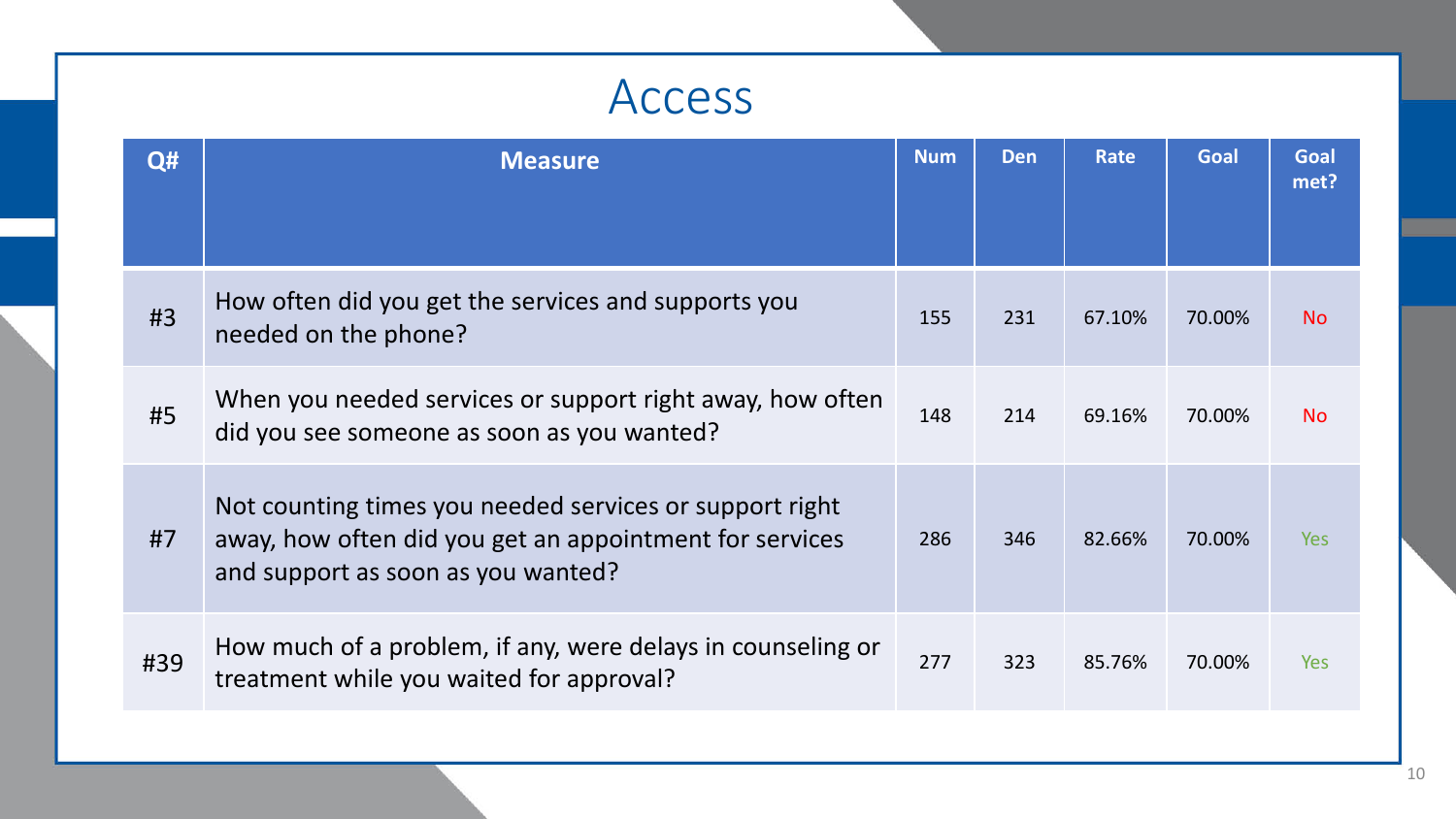## Availability

| Q#  | <b>Measure</b>                                                                                             | <b>Num</b> | <b>Den</b> | Rate   | <b>Goal</b> | Goal<br>met? |
|-----|------------------------------------------------------------------------------------------------------------|------------|------------|--------|-------------|--------------|
| #19 | Did anyone talk to you about whether to include your family<br>or friends in your counseling or treatment? | 335        | 469        | 71.43% | 70.00%      | <b>Yes</b>   |
| #20 | Were you told about self-help or support groups, such as<br>consumer-run groups?                           | 290        | 418        | 69.38% | 70.00%      | <b>No</b>    |
| #21 | Were you given information about different kinds of services<br>and supports that are available?           | 424        | 550        | 77.09% | 70.00%      | <b>Yes</b>   |
| #22 | Were you given as much information as you wanted about<br>what you could do to manage your condition?      | 472        | 551        | 85.66% | 70.00%      | <b>Yes</b>   |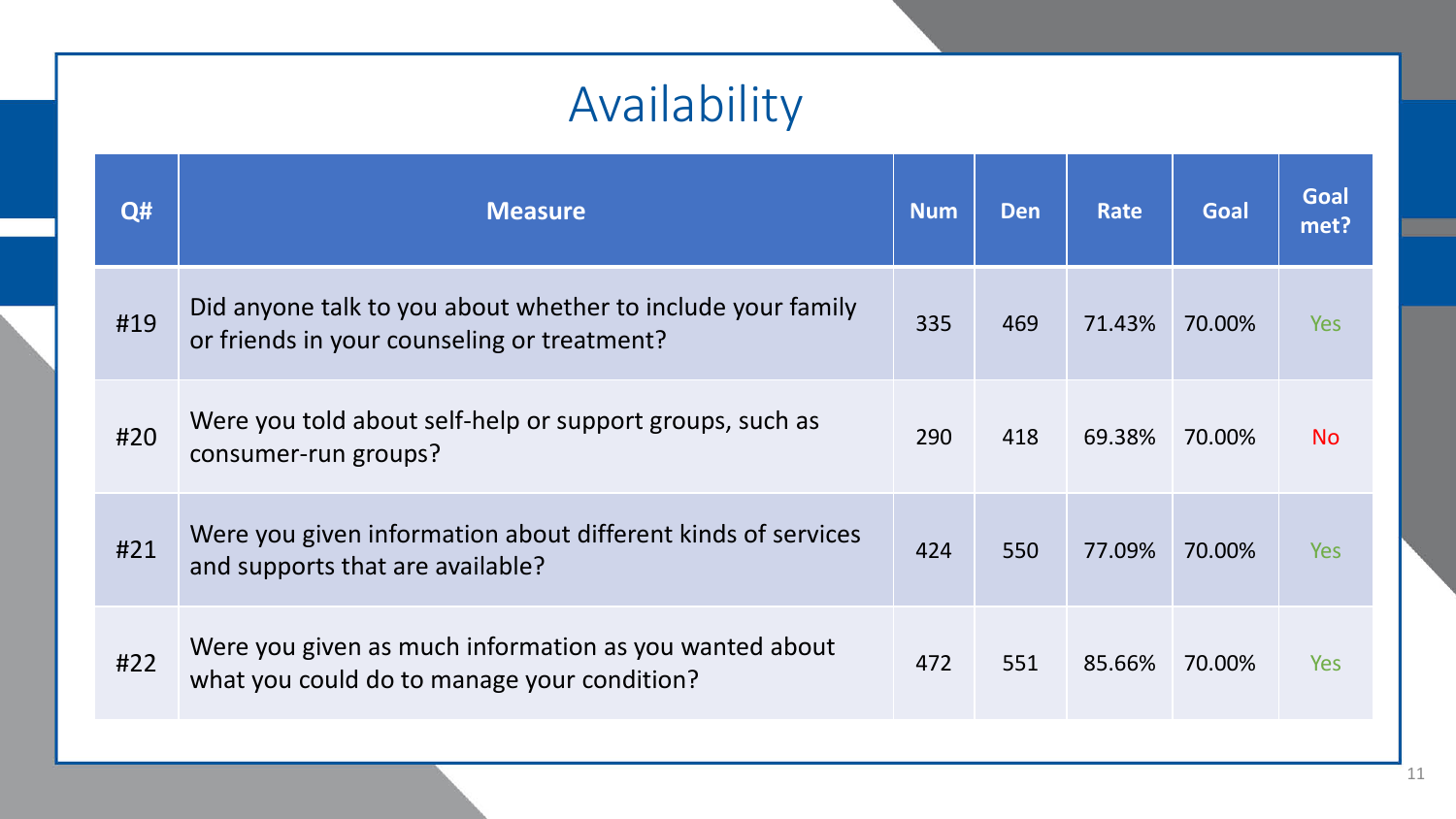# Acceptability

| Q#  | <b>Measure</b>                                                                                                                                                                                                                                | <b>FY</b><br>2018 | <b>FY 2019</b> | <b>Change</b> |
|-----|-----------------------------------------------------------------------------------------------------------------------------------------------------------------------------------------------------------------------------------------------|-------------------|----------------|---------------|
| #26 | Does your language, race, religion, ethnic background, or culture make<br>any difference in the kind of counseling or treatment you need?<br>(inverse key)                                                                                    | 94.88%            | 92.11%         | $-2.77\%$     |
| #28 | Using any number from 0 to 10, where 0 is the worst counseling or<br>treatment possible, and 10 is the best counseling or treatment<br>possible, what number would you use to rate all your counseling or<br>treatment in the last 12 months? | 76.03%            | 78.78%         | 2.75%         |
| #29 | How much were you helped by the counseling or treatment you got?                                                                                                                                                                              | 76.03%            | 87.98%         | 11.95%        |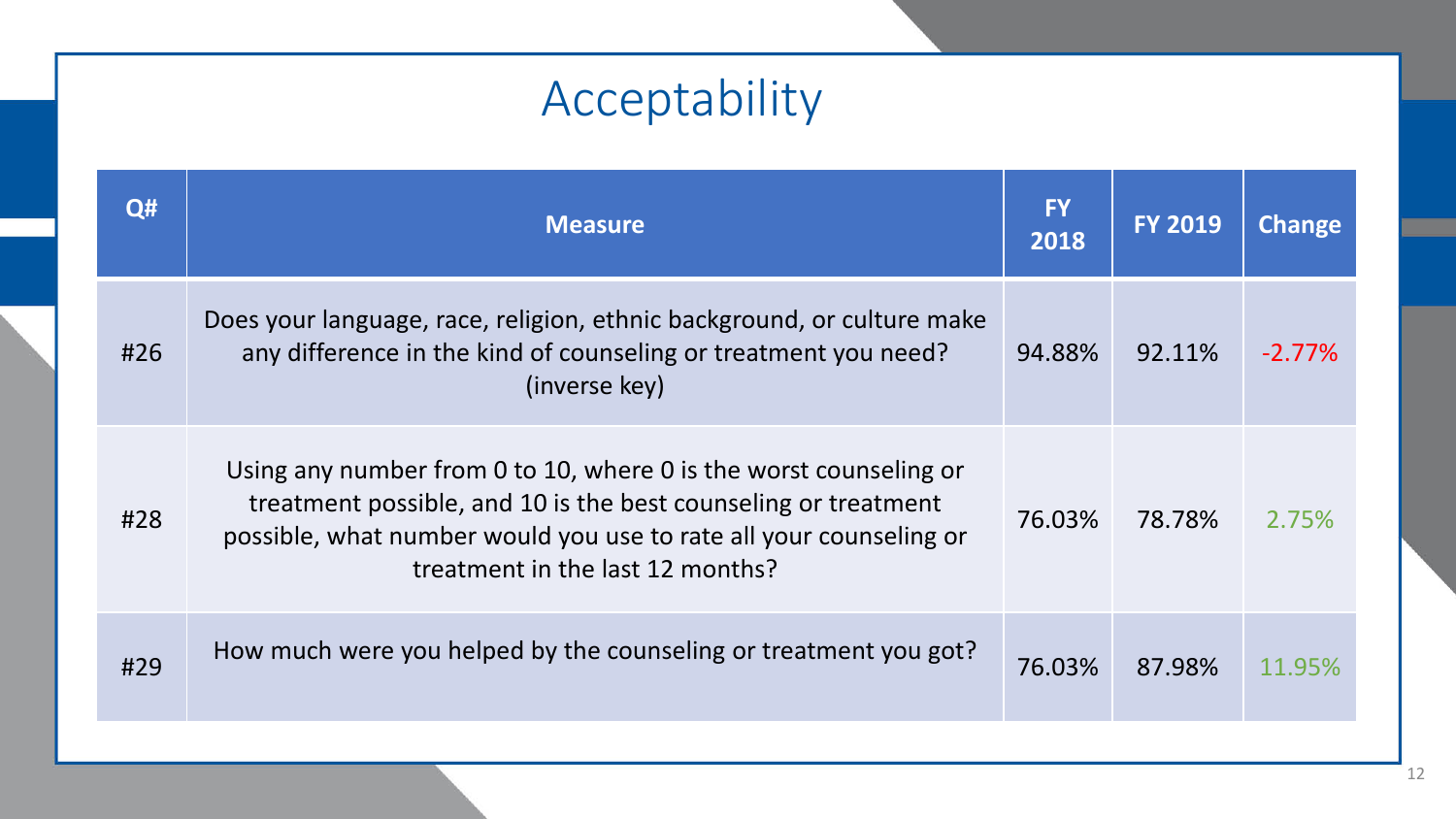#### Performance Improvement Barriers

- Staff shortage
- Staff turnover
- Some services require longer wait times
- Lack of consistent cultural training program within the network
- Lack of consistency in provider network giving information about natural supports and self-help services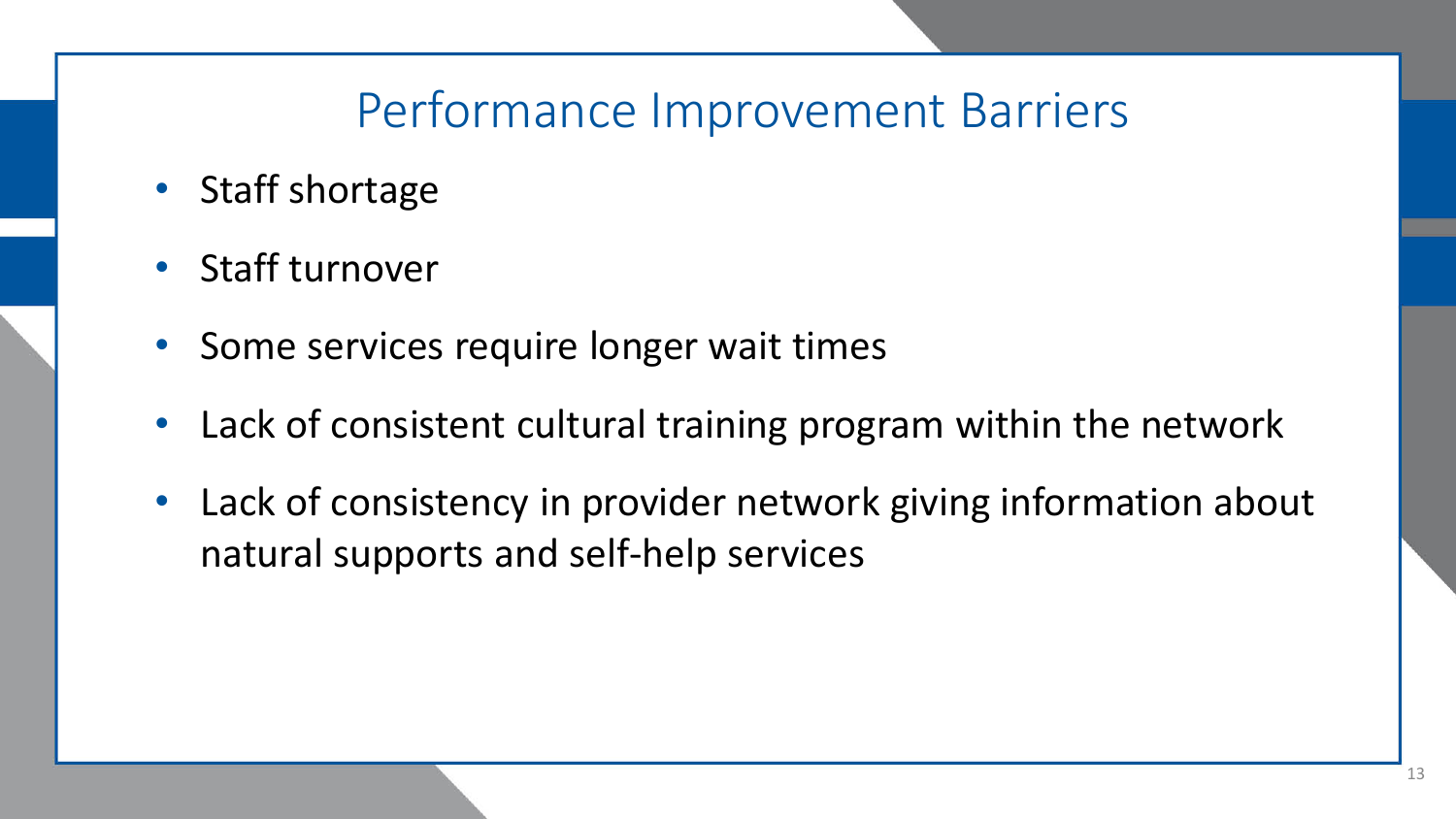#### Interventions to Improve Member Experience

- Implemented Intake Satisfaction Survey to gather more data on intake process
- Increased telemedicine services
- Increased staff and practitioner recruitment needed
- Internal auditing functions to further analyze self-help services
- Increased organizational priority on culturally competent service provision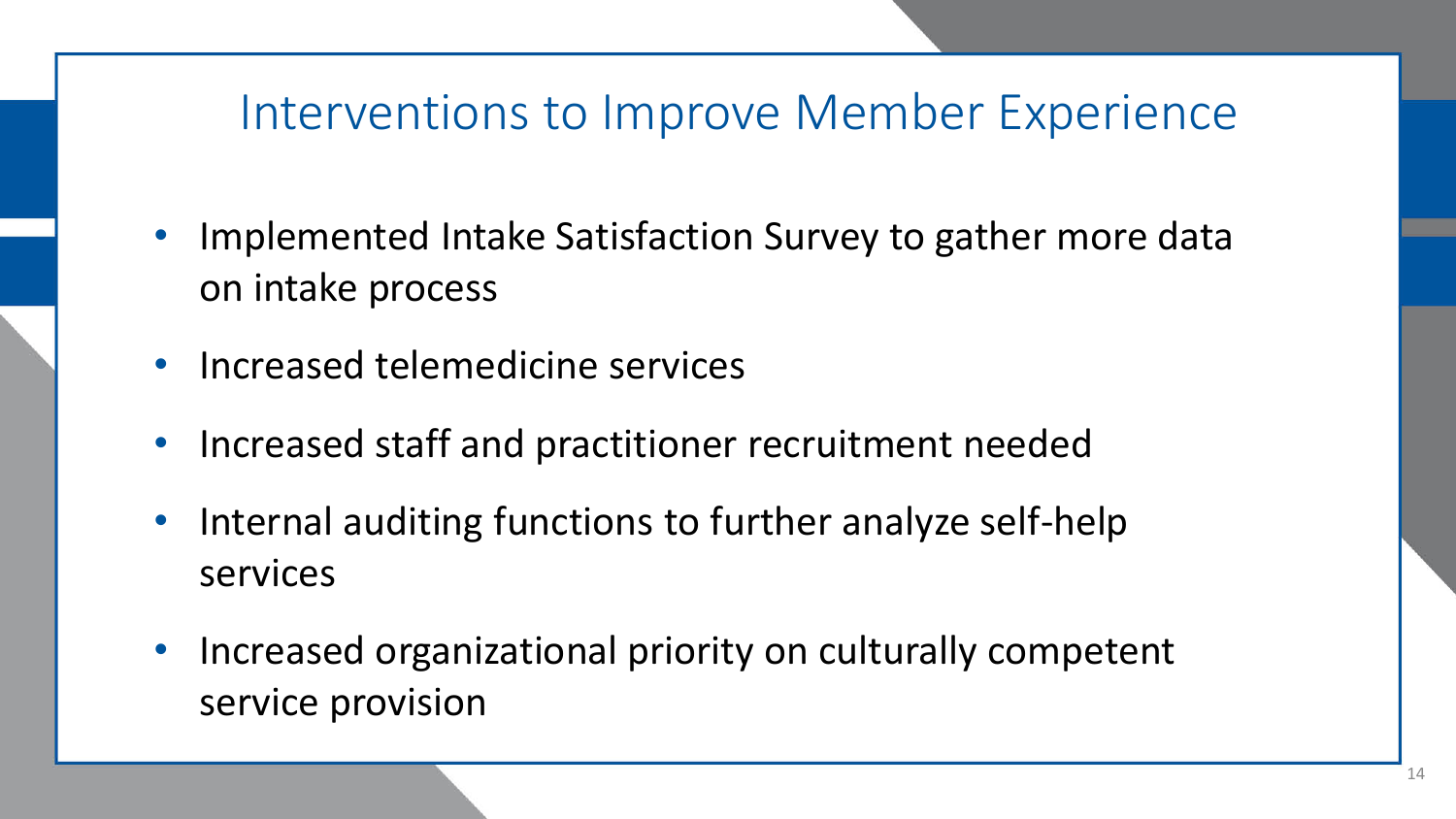## FY19 Complaints and Grievances

| <b>Category</b>                            | <b>Current Year (FY)</b><br>2019) | Rate per 1,000<br>members(23,472) |
|--------------------------------------------|-----------------------------------|-----------------------------------|
| <b>Quality of Care</b>                     | 296                               | 12.61                             |
| <b>Access</b>                              | 841                               | 35.83                             |
| Attitude/Service                           | 34                                | 1.45                              |
| Billing/Financial                          | 203                               | 8.65                              |
| <b>Quality of Practitioner Office Site</b> | 47                                | 2.00                              |
| <b>Total</b>                               | 1421                              | 60.54                             |